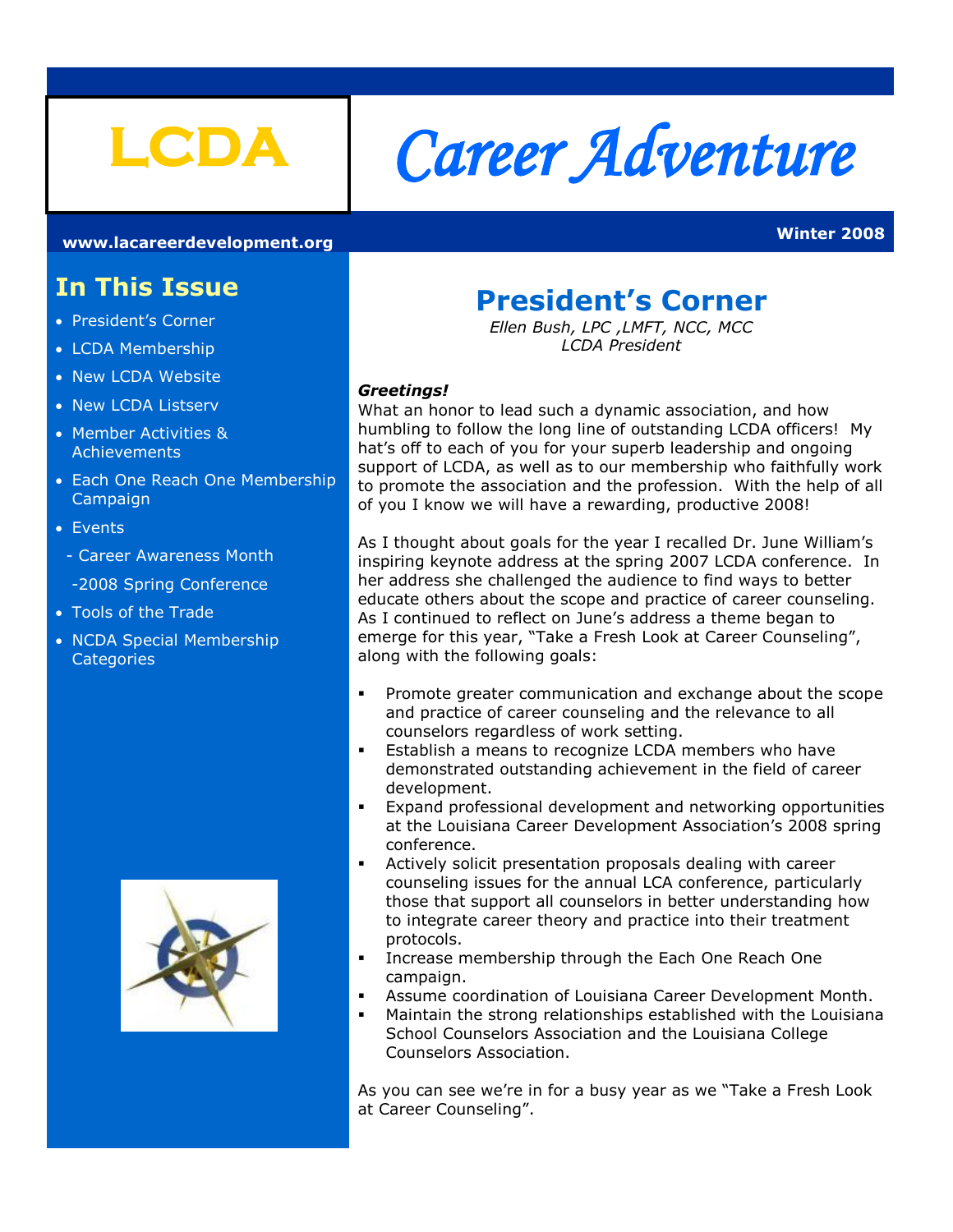# **2007-2008 Board**

*Ellen Bush President* Career Planning Instructor Southeastern Louisiana University Hammond, LA

*Michele Faith Past-President* Director of the Counseling Center Bossier Parish Community College Bossier City, LA

*Robin Olivier President-Elect* Breaux Bridge, LA

*Sharon Walker President-Elect-Elect* Career Counselor Our Lady of the Lake College Baton Rouge, LA

*Kathy Cagle Treasurer* Bossier City, LA

*Sharon Walker Secretary* Career Counselor Our Lady of the Lake College Baton Rouge, LA

*Joan Gallagher Member-at-Large* Associate Director, Career Services Louisiana State University Baton Rouge, LA

*Karen Goodridge Member-at-Large* Our Lady of the Lake College Baton Rouge, LA



**LCDA Membership**

Our current membership includes counselors in K-12, university/college, private and corporate settings. We welcome all counselors! Regardless of the setting or the clients served, career-related issues are often infused into the counseling experience. Networking with other counselors to learn ways to more effectively integrate career development theory and practice into treatment protocols can offer professional counselors an extra lens with which to view clients' struggles.

# **New Website**

A huge "thanks" to Michele Faith who worked diligently with Sarah Kovich of Provisions Consulting to update our new website. Check it out at: [http://lacareerdevelopment.org](http://lacareerdevelopment.org/)

# **New Listserv**



At the October breakfast meeting the LCDA membership voted to move forward with a one year trial listserv. The listserv is now up and running! Current LCDA members as of December 31<sup>st</sup> 2007 have are subscribed as users. We hope that members will find this a beneficial service for sharing information related to the career counseling profession.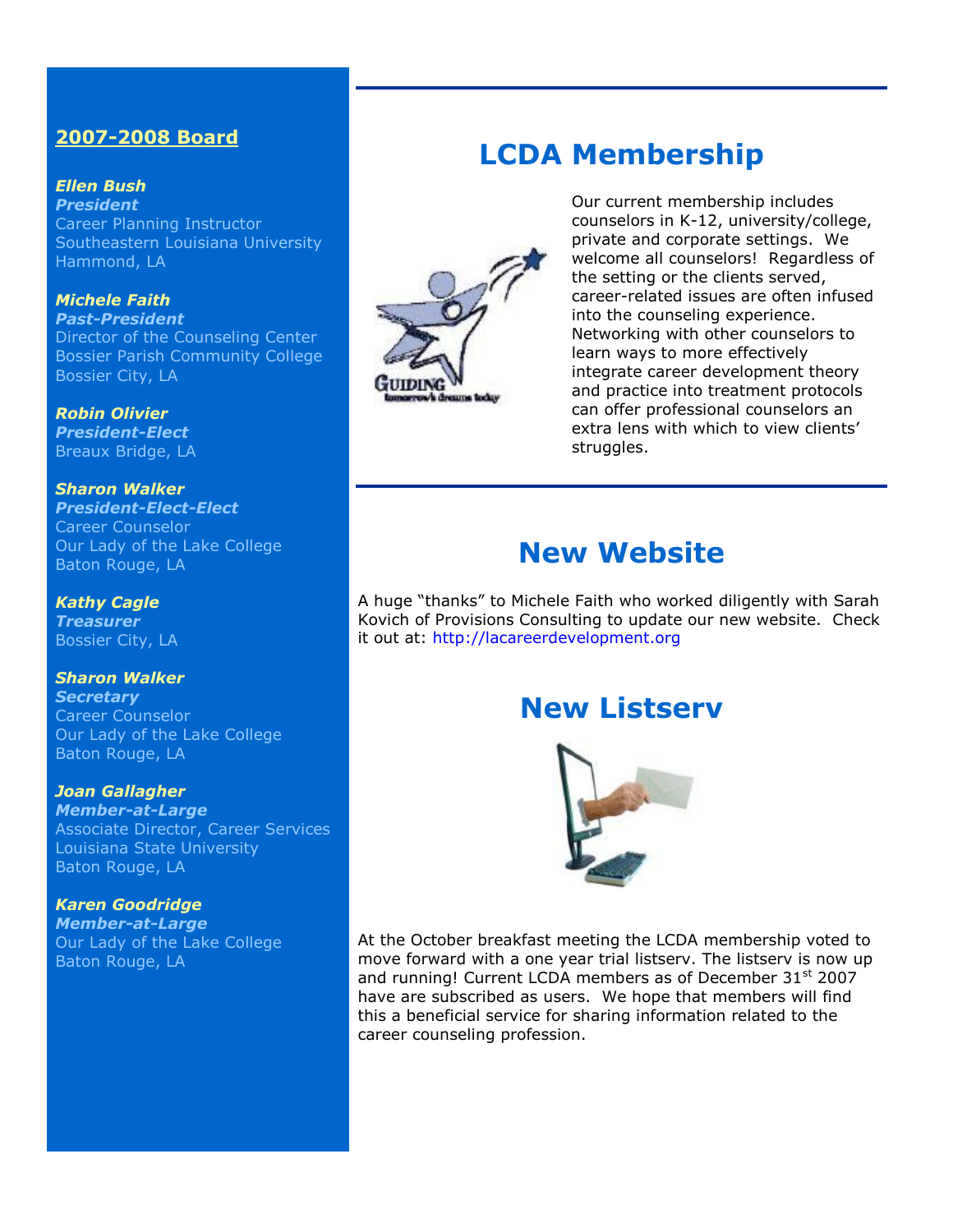## **Websites**

#### **NCDA**

**National Career Development Association**

www.ncda.org

#### **LCA**

#### **Louisiana Counseling Association**

[www.lacounseling.org](http://www.lacounseling.org/)

#### **NECA**

#### **National Employment Counseling Association**

[www.geocities.com/Athens/Acropolis](http://www.geocities.com/Athens/Acropolis)

/6491/neca.html

#### **[SIS: Seminar Information Service](http://209.235.208.145/cgi-bin/WebSuite/tcsAssnWebSuite.pl?Action=FollowLinkItem&RecordID=225&AssnID=NCDA&DBCode=130285)**

### **www.seminarinformation.com/**

SIS lists over 300,000 seminars, classes, workshops, corporate training events, and conferences offered annually. The Quick Search option can be used to find upcoming programs by title or topic, to browse the category lists to see what is offered in any given locations, or to target upcoming programs by location. Users can also enroll online.

# **Member Activities & Achievements**

*Congratulations to* Sharon Walker who recently received the designation of Master Career Counselor (MCC) from the National Career Development Association. Way to go Sharon!

*Congratulations to* Sharon Walker, Mary Feduccia, and Karen Goodridge whose presentation, "Capitalizing on the Digital Environment for Career Planning" won "Best of Show" at the 2006 LCA Conference! Keep up the good work!

*We would like to hear about other members' activities and achievements so please email Ellen Bush at [eb08@cox.net](mailto:eb08@cox.net) so that we can recognize your accomplishments and congratulate you in the next newsletter!*

*Speaking of member achievements*… At the October breakfast meeting the LCDA Board announced that a Career Counselor of the Year Award is being established to recognize a Louisiana career professional who has made significant contributions to the field. The Board is in the process of developing the criteria and timelines.

# **"Each One Reach One" New Member Campaign**



The "Each One Reach One" campaign is marching on! How about a challenge? Let's see how many of us can bring in at least one new member this year. Just think, we would double our membership! You might even consider gifting an honorary membership to a colleague or graduate counseling student as a way to promote the association and career counseling. Joining LCDA is easy and inexpensive, and members are provided with quality career development resources and publications to enhance their professional knowledge and skills.

Membership in LCA is required for joining. Please visit LCDA's website at: [http://lacareerdevelopment.org/membership.html.](http://lacareerdevelopment.org/membership.html)

Professional/regular dues are \$5.00 and student dues are \$2.00.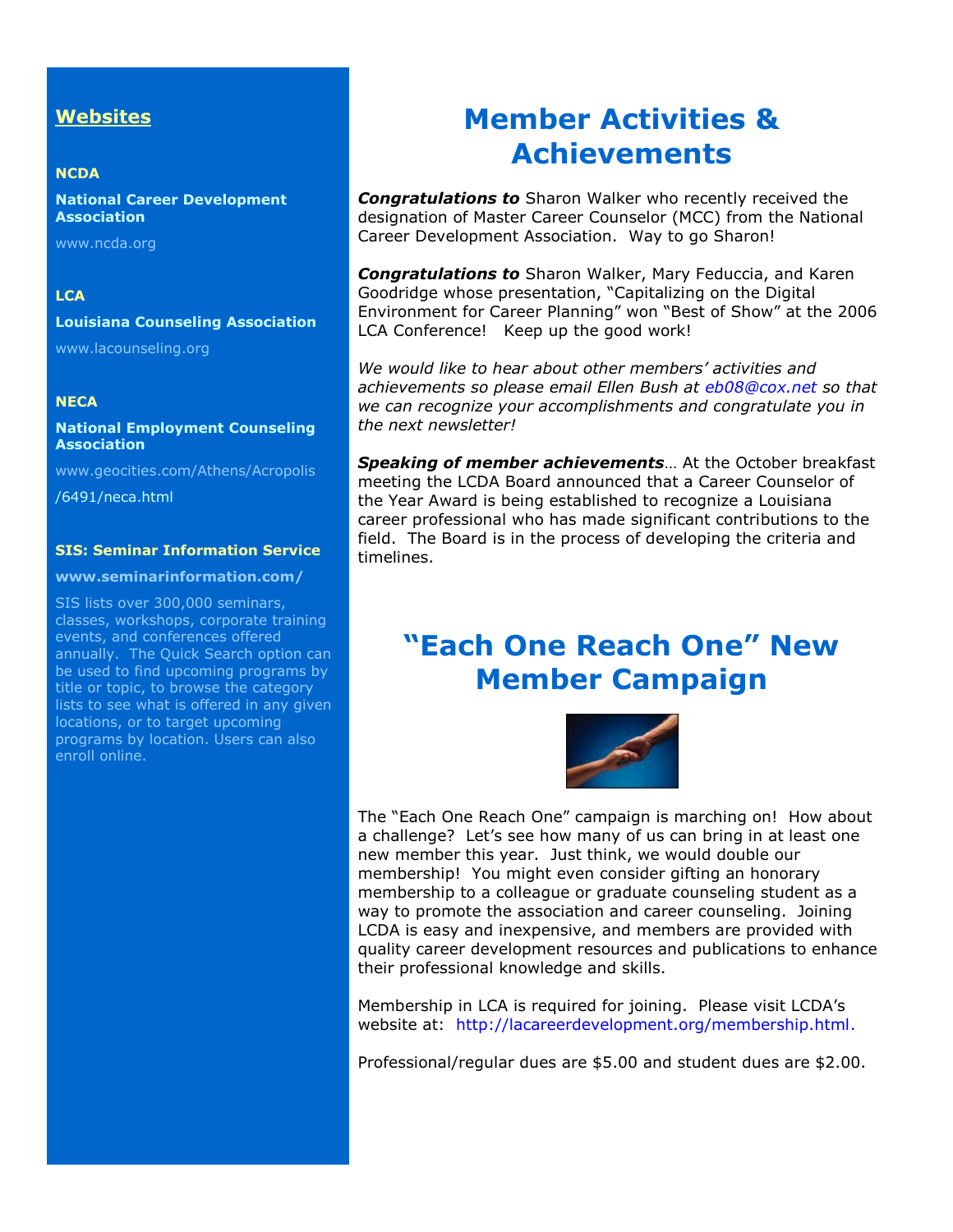# **Events**

# **2008 Spring Conference**

 $L_{-}$ 

 $\mathcal C$ 

D

A

We are pleased to announce the 2008 spring conference with the theme, *"Differing Gifts—United in Purpose"*. The conference will be held at Our Lady of the Lake College's Health Career Institute on Essen Lane in Baton Rouge from **9:00-4:00 on Saturday, April 12th**. (Registration opens at 8:30 a.m.) You won't want to miss this wonderful professional development opportunity! *Cost: \$40 (includes lunch)*

The 2008 conference format is an expansion of last spring's conference. We hope to offer two concurrent sessions during four 75 minute time periods. Additionally there will be a keynote luncheon speaker, making it possible to earn a total of *6 CEUs.*

All counselors, regardless of setting or the clients served, are encouraged to join us in sharing knowledge about effective ways to integrate career development theory and techniques into a variety of settings.

## **Proposal Submission Information**

- Proposals should be no more than 300 words and support the conference theme and topics. The session length is 75 minutes.
- The deadline for submitting proposals has been extended to March 1<sup>st</sup>.
- Additional information on where to submit proposals will follow soon. In the meantime for more information contact Ellen Bush at eb08@cox.net.

## **Topic areas may include:**

- Effective techniques used to address career-related concerns in a variety of counseling settings.
- Innovative career development programs, research projects, or activities that have been successfully implemented.
- Successful partnerships and collaborative efforts designed to deliver career services.
- Creative and effective uses of technology in career counseling.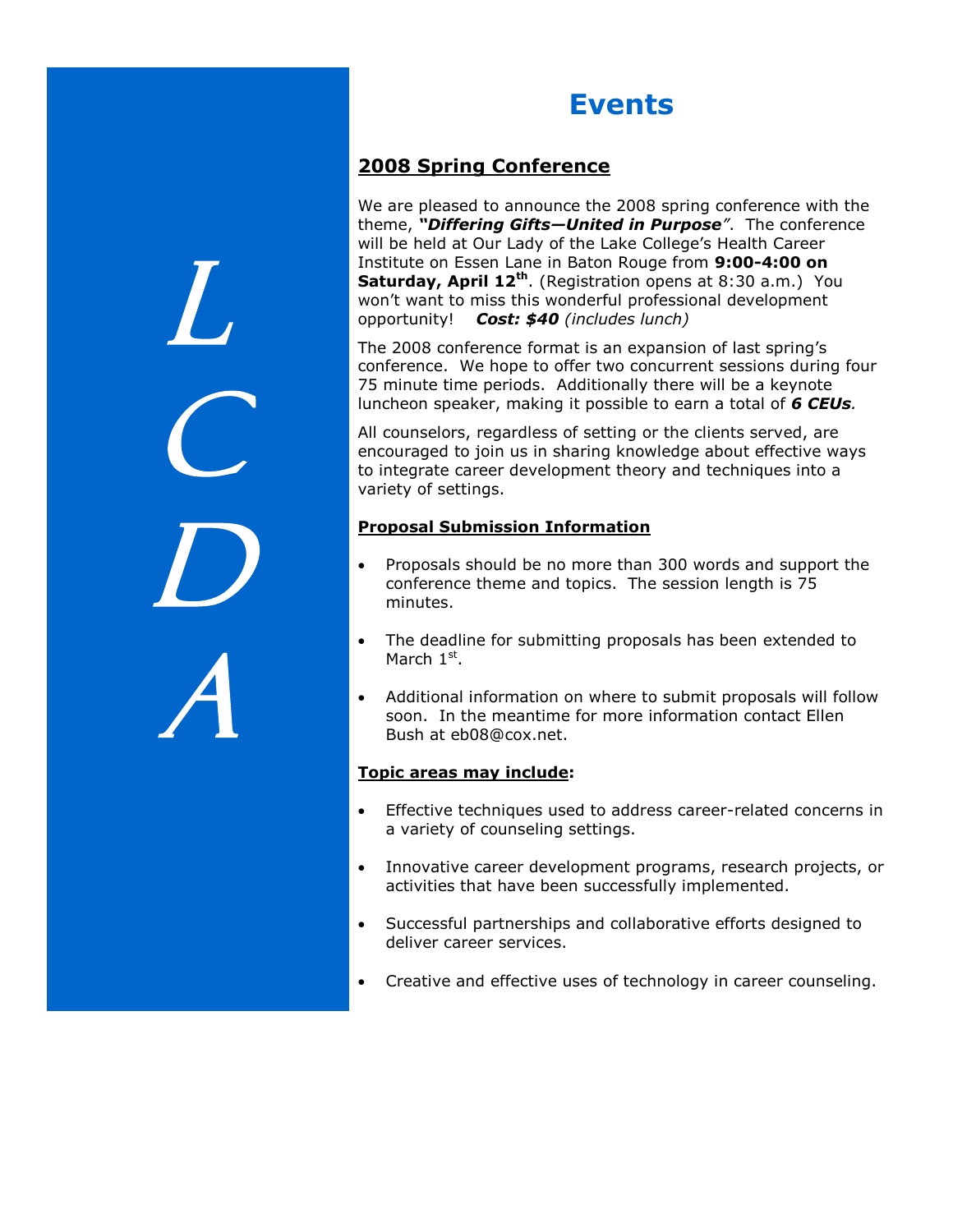# **LCA Town Hall Meetings**

Coming soon to a location near you in the months of January through March. Please don't miss this wonderful opportunity to network with other counselors.

# **November Career Development Month**

Career development month in Louisiana has moved to November! At the October 2006 breakfast meeting LCDA voted to assume full sponsorship of Career Development Month from LSU-Baton Rouge. One of our members, Krystal Hardison, graciously agreed to serve as the 2007 Coordinator. Krystal was instrumental in getting a Governor's proclamation to recognize November as Career Development Month in Louisiana. Additionally, she spearheaded efforts to offer a poetry and poster contest. The state winners will be announced soon with the winning entries forwarded to NCDA to compete in the national contest.

# **Featured "Tools of the Trade"**



# **Books**

The following excellent resource books are available on NCDA's website: <http://ncda.org/>

- *[Experiential Activities For Teaching Career Counseling Classes & Facilitating Career Groups, Vol I;](http://209.235.208.145/cgi-bin/WebSuite/tcsAssnWebSuite.pl?Action=DisplayBuyersDetails&RecordID=10&Sections=A&IncludeDropped=&ReturnFunction=DisplayBuyersIndex&Style=&AssnID=NCDA&DBCode=130285)*  Mark Pope & Carole W. Minor
- *[Experiential Activities For Teaching Career Counseling Classes & Facilitating Career Groups, Vol II;](http://209.235.208.145/cgi-bin/WebSuite/tcsAssnWebSuite.pl?Action=DisplayBuyersDetails&RecordID=51&Sections=A&IncludeDropped=&ReturnFunction=DisplayBuyersIndex&Style=&AssnID=NCDA&DBCode=130285)*  Carole Minor & Mark Pope

Note: Up to 12 continuing education units are available for completing the following activities in this volume, and writing a brief summary: #15 Best Jobs Worst Jobs, #64 Virtual Careers Scavenger Hunt, and #38 Expanding Your Horizons.

# **Techniques**

**Ideal Resume** - An ideal resume is a great tool for helping college or high school students strategically plan their education and work experiences related to a particular career choice. In creating an ideal resume students must first research an occupation of interest to determine the skills, qualifications, training and education required for entering it. Once that information is determined, the next step is to help students plan their educational and work experiences, as well as extracurricular activities that would contribute to successful achievement of their career goals. Students then use traditional resume headings to record the information on their ideal resumes. Relevant skills to acquire in order to work in the targeted occupation are listed under the "Summary of Qualifications" category. Specific work experiences (volunteer, part-time, seasonal, and/or fulltime) to pursue in preparation for a chosen career, along with projected dates are entered under the "Work Experience" category. The education or training (appropriate major, degree or training program) required for entering the chosen field of work is listed under the "Education" category, along with anticipated dates for completing the education or training. Lastly, students identify specific extracurricular activities related to the chosen career and list them under the "Activities" category. The finished ideal resume serves as a strategic career plan to guide students as they movie through school into their chosen careers.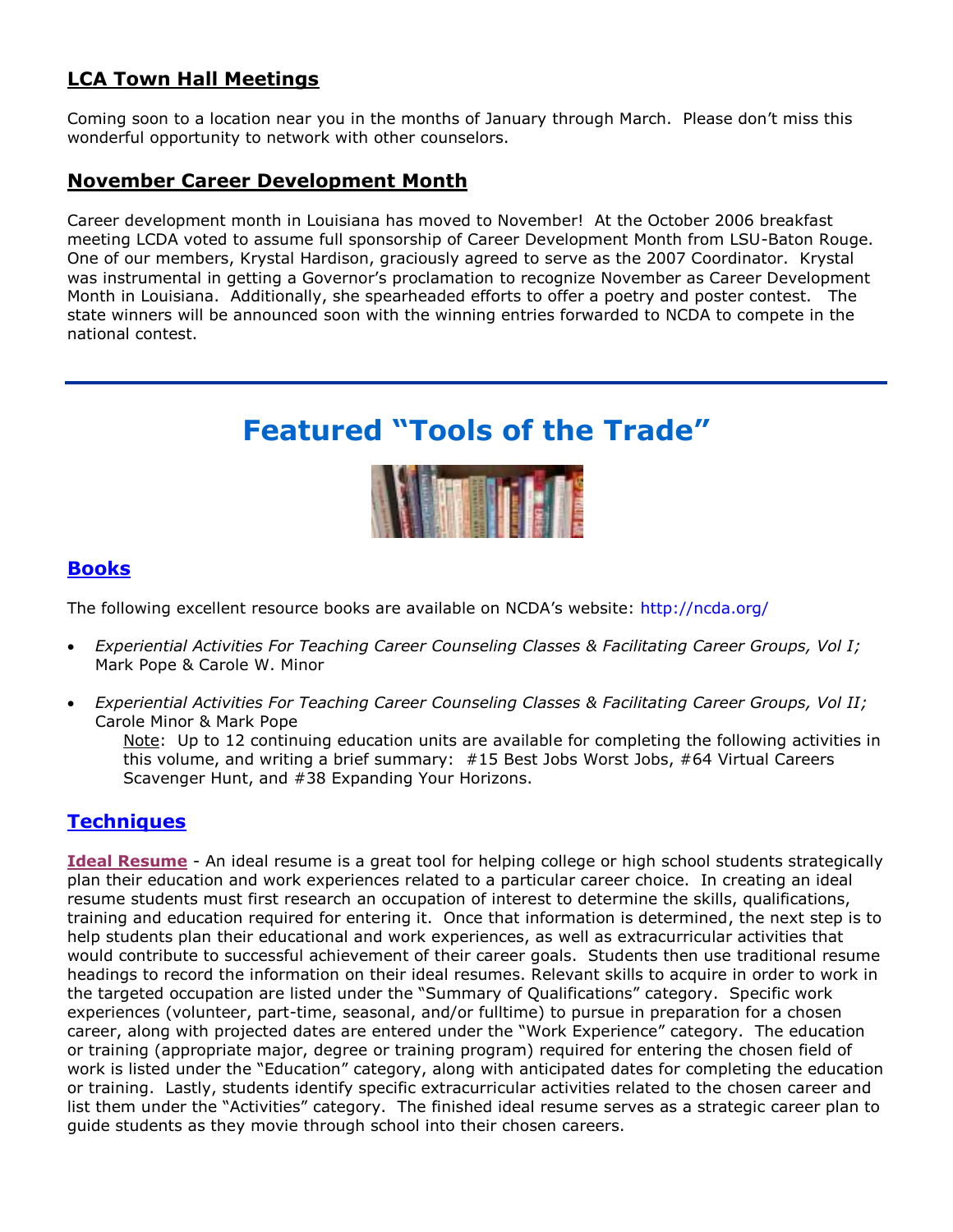*S.W.O.T. Analysis* - The SWOT analysis is a technique borrowed from the business world that readily lends itself to career counseling. The tool allows counselors to assist clients with conducting an internal analysis of their **S**trengths and **W**eaknesses, and an external analysis of **O**pportunities and **T**hreats in relationship to their career endeavors. A clear understanding of their *strengths and weaknesses* helps clients to be more focused in setting career goals. Thinking carefully about the *opportunities* that exist can help them recognize and take advantage of breaks when they become available. Recognizing potential *threats* and thinking through the possible effects allows clients to identify the resources such as time, effort, energy, money, etc. required to diminish or eliminate the threats to their career goals.

For an excellent article on how to use the S.W.O.T. analysis in career planning go to: [http://www.quintcareers.com/printable/SWOT\\_Analysis.html](http://www.quintcareers.com/printable/SWOT_Analysis.html)

# **Assessments**

**Career Thoughts Inventory (CTI**)-- The CTI instrument is a self-administered, objectively scored, measure of dysfunctional career thoughts. It is designed to assist high school and college students, as well as adults with identifying then challenging negative or self-defeating beliefs that are negatively impacting their ability to make a career decision or move forward in their career development.

Using the CTI test booklet clients respond to 48 items on a 4-point rating scale (*Strongly Disagree* to *Strongly Agree*). The CTI yields a CTI Total score (a single global indicator of negative thinking in career problem solving and decision making) as well as scores on 3 construct scales:

- Decision Making Confusion (14 items). This scale reflects an inability to initiate or sustain the decision-making process as a result of disabling emotions and/or a lack of understanding about the decision-making process itself.
- Commitment Anxiety (10 items). This scale reflects an inability to make a commitment to a specific career choice, accompanied by generalized anxiety about the outcome of the decisionmaking process that perpetuates the indecision.
- External Conflict (5 items). This scale reflects an inability to balance the importance of one's own self-perceptions with the importance of input from significant others, resulting in a reluctance to assume responsibility for decision making.

The CTI helps clients to understand the nature of their negative thoughts as well as how much help they are likely to need in order to make effective use of career services. It is easily and quickly administered and interpreted.

# **Websites**

#### *Quintessential Careers*: <http://quintcareers.com/>

The website contains a wide array of career-related information including tutorials and articles for students, job seekers and career changers, as well as career professionals.

#### *My Majors*: [www.mymajors.com](http://www.mymajors.com/)

My Majors provides useful advice on college majors relevant to a high school senior or first year college student's interests and skills.

#### *Next Steps:* www.nextsteps.org

The website is full featured employment, career development, and job finding resource for youth.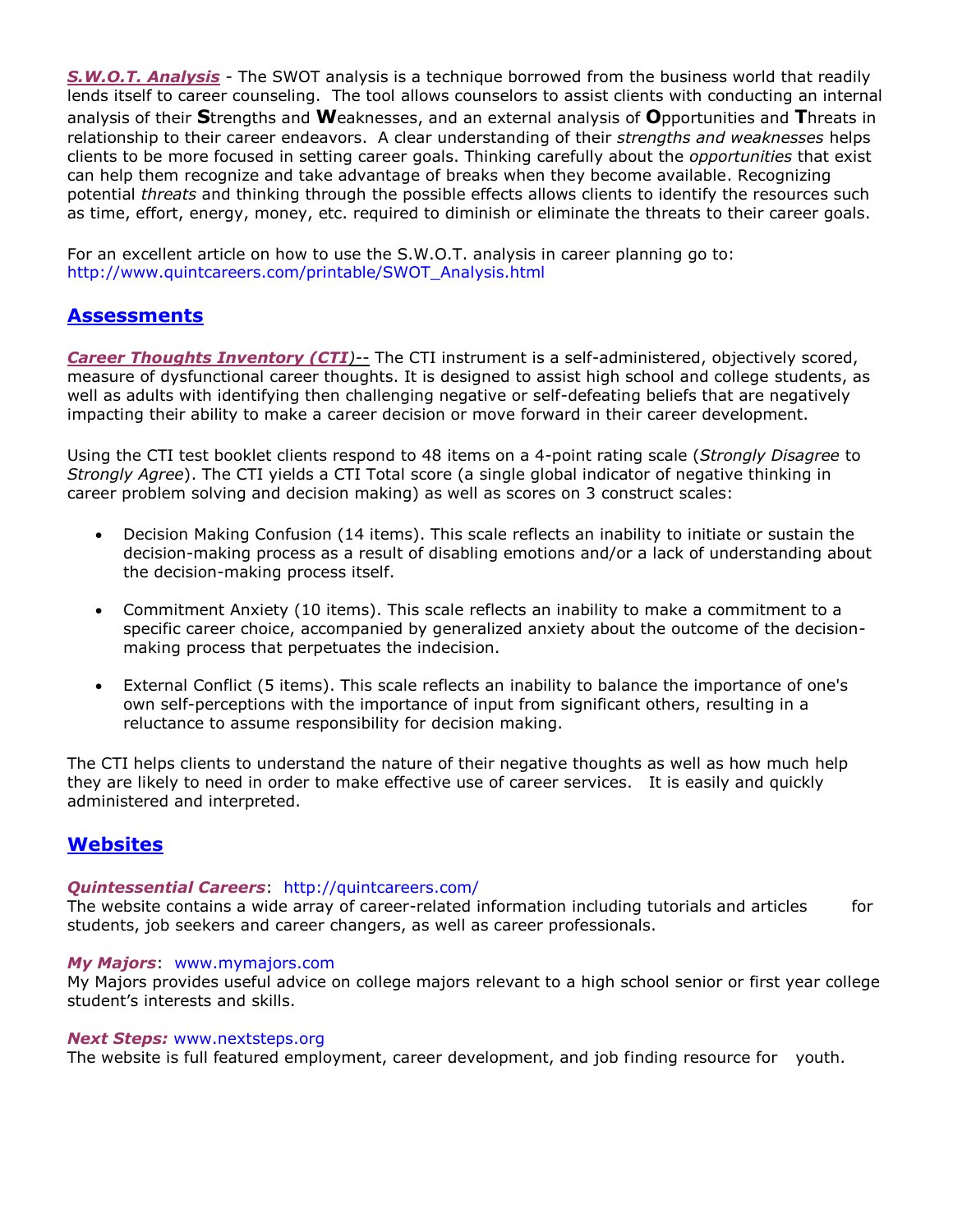# **Food for Thought**

Do career assessments really work? The answer depends on who you ask. If you ask clients, some will report finding them beneficial while others will say they were not particularly helpful. One of the main reasons some clients find assessments unhelpful is because they have unrealistic expectations for the results, leading to frustration and disconnect from the process. For example, a client who seeks career counseling with the notion of taking an assessment that will pinpoint the "perfect" career fit will likely be disappointed.

In general, most career counselors contend that assessments are helpful if they encourage selfexploration and consideration of related career options. To alleviate potential disillusionment associated with career assessment results, career counselors must do a good job of educating clients about the usefulness of these assessments. We need to help them understand that assessments are only the beginning of the process, not the end—that they can offer data about interests, skills and traits, and related career options; however, they cannot forecast a "perfect" career for a lifetime of happiness and success. Clarifying client expectations about assessment results at the beginning of the process, encouraging them to assume responsibility for carefully evaluating the information obtained, and helping them thoroughly investigate career options and ultimately make their own decision is a key to a more satisfactory outcome of the career counseling process.

*Please share your favorite "tools" with us for the next newsletter. Send them to Ellen Bush at [eb08@cox.net](mailto:eb08@cox.net)*

# **NCDA Special Membership Categories**

Have you considered applying for one of the special membership categories offered by NCDA? The following are some of the categories and criteria as listed on NCDA's website at <http://ncda.org/>

#### **Master Career Counselor (MCC)**

NCDA members who hold a master's degree in counseling or related field may apply for the MCC category. NCDA members may apply for MCC throughout the year. (Note: Members who hold the NCCC are automatically qualified for the MCC category. Supporting documents are not required; only a completed application, application fee, and copy of the NCCC Certificate are required.) Minimum requirements include:

- Two year membership in NCDA (either professional or regular membership).
- Master's degree or higher in counseling or closely related field from a college or university that was accredited when the degree was awarded by one of the regional accrediting bodies recognized by the Council on Post-secondary Accreditation.
- **Three years of post-master's experience in career counseling.**
- Possess and maintain the NCC, state LPCC, RPCC, or licensed psychologist credential.
- Successfully completed at least three credits of coursework in each of the six NCDA competency areas (Career Development Theory, Individual/Group Counseling Skills, Individual/Group Assessment, Information/Resources, Diverse Populations, Ethical/Legal Issues).
- Successfully completed supervised career counseling practicum or two years of supervised career counseling work experience under a certified supervisor or licensed counseling professional.
- Document that at least half of the current full-time work activities are directly career counseling related.